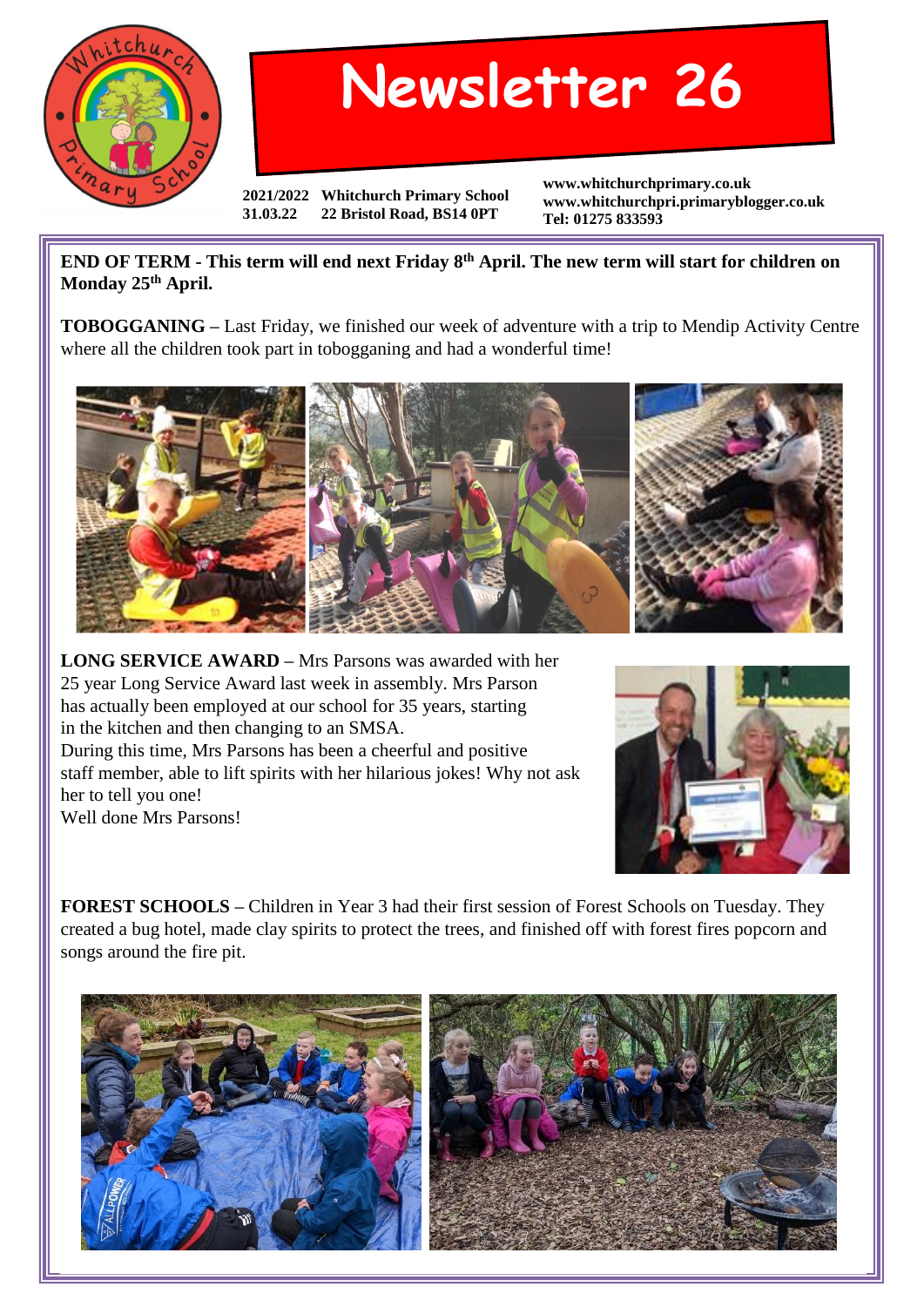**PARENT'S EVENING** –Parent's evening will take place next Monday 4<sup>th</sup> and Tuesday 5<sup>th</sup> April – Parrots will take place on Tuesday 5<sup>th</sup> and Wednesday 6<sup>th</sup>. Text invites have been sent out, please contact the office if you have problems booking.

**EASTER DINNER** – A roast turkey dinner with all the trimmings and chocolate Easter egg cake will be served next Wednesday for Easter. If your child would like a dinner, please ensure there is money in credit on their dinner money account on Parentpay. Children in the infants do not have to pay as part of the Government scheme.

**FRIENDS OF WHITCHURCH PRIMARY** - **This Friday (1st April)** will be Break the Rules for April Fools. For a £1 donation, children can break as many rules from the poster attached as they wish.

Next Thursday (7th April) will be our Easter disco. £2 per child. **Tickets will be on sale after school from Friday this week.** Reception and KS1 4-5pm with Easter Bonnet parade. KS2 5-6pm with Easter hunt. Chocolate treat and squash for every child and a special prize for the winners!

\*\*Please advise a member of the PTA when buying your ticket if your child has a dietary requirement regarding chocolate eg - dairy free, diabetic etc. \*\*

**LIFE'S A CARNIVAL** – Next week KS1 will be attending a carnival in the school hall. They will have carnival drinks, play carnival games and perform poems they have each written. This week they have created carnival head pieces to wear and will be creating detailed posters to advertise the event. This is all linked to a book they are reading in class called 'Julian is a Mermaid' by Jessica Love.



**PARENT ASSEMBLY** - Thank you to Mr Webley for a superb assembly on good behaviour in the workplace. The children even viewed a video of Father Christmas visiting his oil rig!



**VOLUNTEER READERS –** Thank to Mr Greenan who comes into school and reads with our children regularly. If you would like to be a volunteer reader at school, please contact the office. Anyone that comes into school must have a valid DBS certificate. We are able to apply for volunteer reader certificates if required. You will be asked to provide several documents which will then be processed online – this takes approximately two weeks to verify.